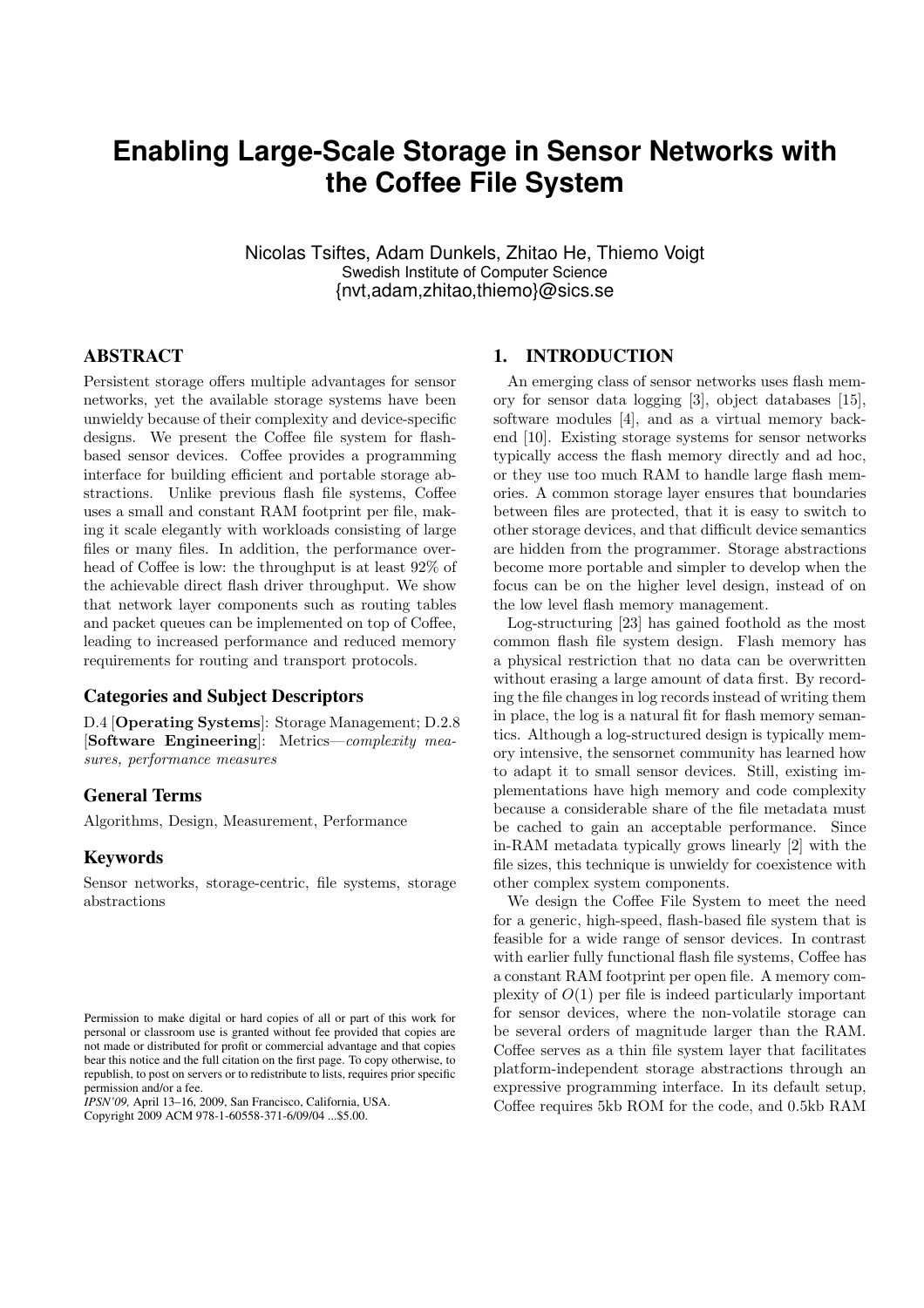at runtime. Although our premier intention is to reduce the complexity of storage systems, the file system is also efficient to support demanding storage-centric sensor applications and networking components. The performance of the most used file operations–read and append–is over 92% of the direct flash driver speed.

Conventional log-structured flash file systems force all files to share a page-based log that spans over the flash memory. Thus, their performance and use of flash space is far from optimal when modifications are scattered and smaller than the page size. Like log-structured flash file systems, Coffee stores new data in a log, yet our design is a significant departure from the conventional method. Append-only files are stored in the simplest way as contiguous group of pages. Once a file is modified, Coffee creates an accompanying micro log structure and links it with the file. Prior to creating the log, the software using the file may configure the log size and the log record granularity. Abstract storage implementations can fine-tune their micro logs according to the expected access pattern to increase the performance significantly. As evidenced by our experiments with micro logging, we have enabled a performance optimization unavailable in previous flash file systems, while reducing the memory complexity to  $O(1)$  per open file.

Our scientific contributions are threefold. First, we show that a structured node-local storage system can provide a generic feature set using  $O(1)$  RAM per file. Second, we introduce micro logs and quantify the effects of tuning the parameters for arbitrary workloads. Third, we evaluate the Coffee file system in a networking perspective by implementing storage abstractions for the networking stack. We show that Coffee's high throughput makes it a suitable application-managed virtual memory back-end even for intensive workloads.

The paper proceeds as follows. We introduce flash memories and their uses in storage-centric sensor networks in Section 2. In Section 3 we present the design of Coffee and describe the algorithms beneath the programming interface. Thereafter we discuss implementation aspects in Section 4. We divide the experimental evaluation into two parts: Section 5 quantifies Coffee's low-level operations, whereas Section 6 evaluates how Coffee performs in real applications by studying two storage abstractions for networking. After covering related work in Section 7, we conclude the paper in Section 8.

### 2. STORAGE IN SENSOR NETWORKS

The presence of on-board flash storage devices on stateof-the-art sensor network hardware platforms has inspired recent work in storage-centric sensor networks and sensor network virtual memory. The availability and low cost of flash memory devices have made them

a popular choice for embedded systems. Platforms having on-board flash memory storage include the Tmote Sky [22], the Intel Mote, and the MicaZ. Flash memory is suitable for sensor networks because it is energyefficient, shock-resistant, small, and cheap. Sensor nodes are typically equipped with flash memory in the range between 100 kb and 1 Mb, but non-volatile memories in the gigabyte class, such as SD cards, are emerging [25].

## 2.1 Storage Centricity

Wireless sensor networks were in the beginning viewed as communication-centric; the primary objective of wireless sensor networks was to communicate sensor data from the sensor nodes towards one or more base stations, possibly aggregating or processing the data within the network. Recently, however, the monetary cost and energy consumption of on-board storage has been reduced, leading to a reconsideration of the communication centric view of sensor networks. This development leads to the possibility that sensor networks should be viewed as storage-centric rather than communicationcentric [3,7,15]. In a storage-centric sensor network, the primary objective of the network is to store the sensed data. The data can later be collected from the network when needed.

Recent work has shown that batching data may improve energy efficiency [7, 16]. By batching the sensed data instead of immediately sending it, we save more energy since the radio duty cycle can be significantly reduced. Several recent sensor network deployments use data batching; examples include volcano monitoring [26] and bridge health monitoring [12].

In storage-centric sensor networks sensed and collected data must be delay-tolerant. For delay-sensitive data, a communication-centric approach is better. Examples of delay-tolerant data are temperature logs, camera images, and structural health monitoring data. Examples of delay-sensitive data are intrusion detection data, fire alarms, and industrial control.

Storage-centric sensor networks require storage facilities on the nodes and a mechanism for retrieving the data from the nodes. In this paper, we focus on the node-level storage and note that protocols for batch data transfer exist [11].

#### 2.2 Using Storage as Virtual Memory

There are several recent proposals for extending the limited RAM of sensor nodes by using the on-board flash memory. Examples that use the flash as a swap area include interpreted virtual machines [1], compiletime mechanisms [13], and run-time hybrid interpretation models such as the t-kernel [10].

Because memory accesses in a virtual memory setting may be frequent, using on-board storage for virtual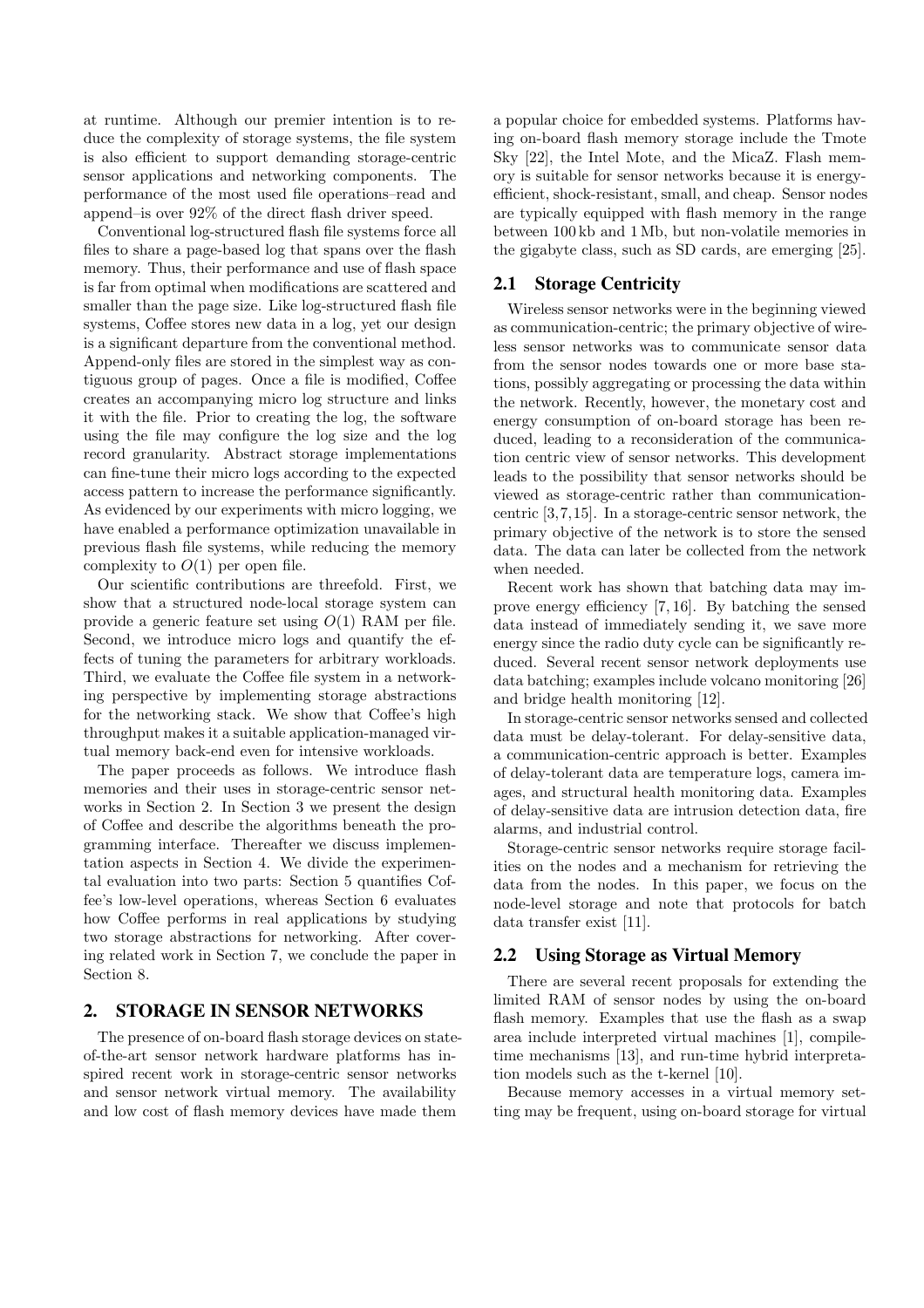memory requires a fast underlying storage system. In the absence of this, virtual memory mechanisms generally access the on-board flash device directly. Accessing the flash device directly, though, requires that the application manages wear levelling, garbage collection, and space allocation. With this paper, we present a storage abstraction that provides these services while having a throughput close to what is achievable by directly using the underlying flash device. As shown through our experiments, mechanisms such as virtual memory can be implemented efficiently without requiring the application to manage wear levelling, garbage collection, and storage allocation.

#### 2.3 Flash Memory Semantics

Flash memories have three characteristic operations: read, program, and erase. Unlike magnetic disks, a part of the flash memory must be erased before overwriting data. These parts are called erase sectors and are typically several kilobytes large. All bits in the erase sector are set to 1 initially, but a subset of these can be programmed to 0 in one operation. The read operation, in contrast, can be done an arbitrary amount of times, either on page or byte granularity depending on the flash memory type.

Flash memories are classified as NOR flash or NAND flash. NOR flash is generally memory-mappable and permits random access I/O, but the erase sectors can be large. NAND flash requires page-based I/O and is not memory-mappable, though the erase sectors can be considerably smaller than those of NOR flash. NAND flash memories are generally limited to sequential writes within an erase sector, but the erase sector is often significantly smaller than on a NOR flash memory of similar size.

## 2.4 Flash Semantics Affect File System Design

File system designs for magnetic disks are not applicable in sensor network hardware for two reasons. First, the memory constraints of sensor devices make it unfeasible to hold large buffer caches or metadata structures in RAM. Hence, the flash memory should store the majority of the metadata to suppress the effect having very little memory available. Second, as described above, flash memories have different write semantics than magnetic disks. Flash memory bits can be programmed with a low overhead, but resetting programmed bits requires an expensive sector erase. The erase takes time and causes sectors to wear out after erasing many times. Consequently, fine-grained modifications are more complex to handle when using flash memory.

Flash file systems usually follow the conventional log structure design to mitigate flash memory semantics. Essentially, the log structure is a a circular log where ev-



Figure 1: The file layout in the flash memory. Files consist of reserved consecutive pages and start with a header (H). Modified files are linked with a micro log file containing the most recent data.

ery record belongs to a certain file. Records of different files are intertwined, and are typically distinguished by a file id, a region in the file, and a record age. Log structures generally require linked lists of regions in RAM, since the performance would be degraded severely if the file would be traversed in flash. The conventional log structure does not scale well with the flash storage size, which can be several orders of magnitude larger than the RAM in sensor devices. Moreover, the garbage collection procedure is further affected by the overhead of moving active pages from the oldest sector towards the end of the log.

# 3. COFFEE

Coffee is a portable, high-speed file system for sensor devices equipped with flash memories. While using a simplistic sequential page structure for each file, we introduce the concept of micro logs to handle file modifications without imposing a spanning log structure. Conventional log structures typically require considerable memory for caching file metadata. Micro logs allow us to configure the logs of individual files with a tunable trade-off between space and speed. In essence, Coffee has an extensive interface for high level storage abstractions, while using a small memory footprint: each open file uses  $O(1)$  RAM. As sensor networks perform a vast range of sensing and networking tasks with different requirements, the storage layer should be optimizable for many kinds of abstractions.

## 3.1 Design Principles

The principles that we design Coffee on concern both flash memory semantics and relevant parameters for sensor network hardware and applications. The file system must firstly commensurate with the memory and code size constraints in sensor devices. The micro controllers of sensor devices typically have RAM in the range of 1-10 kb, and code memory in the range of 10- 100 kb. Storage systems using large buffer caches and data structures to increase the speed of file and directory operations are unsuitable for general purpose use in sensor networks. It is desirable to have a small memory footprints–regardless of the file sizes.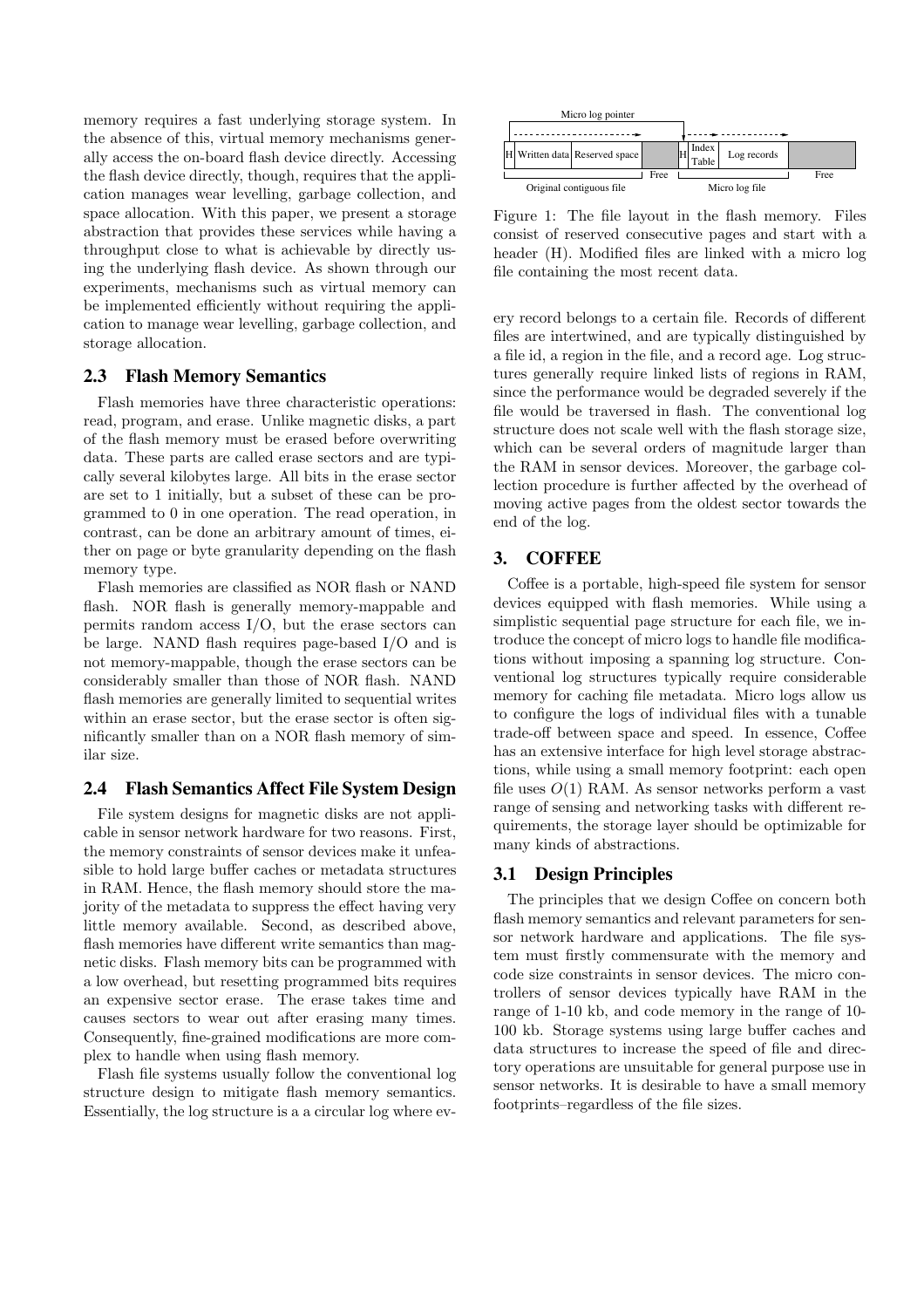The large number of sensor devices and storage types motivates a flexible design that does not rely on stringent assumptions of a specific flash memory device. Nevertheless, we assume that the storage device is not in violation of the following semantics, though Coffee adapts well to memory types with more relaxed rules.

- 1. The flash memory is divided into erase sectors of uniform size.
- 2. Erasing sets all bits in an erase sector to 1.
- 3. An erase sector consists of a set of pages which can be programmed and read in random order.
- 4. Programming switches a subset of the bits in a page from 1 to 0.

These conditions are satisfied by a large variety of non-volatile memories, including NOR flash, mixed semantics flash (e.g., AT45DB in the Mica2), EEPROM, and SD memory cards. Nevertheless, if the flash memory requires page-based I/O, Coffee must emulate random access I/O within a page. Because NAND requires sequential page writes within erase sectors, it is less suited for fast random writing, unless large metadata structures can be accommodated in RAM. Coffee provides a limited functionality without random writes in the subset of NAND flash memories whose sectors are considerably larger than their pages are.

Performance is also important; both in terms of latency and throughput. Long-running file operations may affect time-critical operations. For instance, the MAC protocol timing and scheduled sensor readings are negatively affected by slow file operations. Similarly, motes that store large quantities of data, such as camera images, require a file system with high-speed append operations. The sequential write trait of both periodic sensing applications and high-rate streaming applications motivates a file system that supports append operations with low execution and I/O overhead.

#### 3.2 Page Structure

Coffee divides the flash memory into logical pages whose sizes typically match those of the underlying flash memory pages. A file is stored as a contiguous group of pages–much like file system extents. Extents are used in numerous file systems to reduce fragmentation, but we draw advantage from this structure to reduce the file system complexity instead. As illustrated in Figure 1, a file consists of a header, a data area, and possibly some free space up to the file boundary. File pages are allocated either implicitly by opening a new file, or explicitly by calling the file reservation function. The page allocation algorithm uses a first-fit policy.



Figure 2: The file metadata contains micro log information and file status indicators.

Coffee allocates a pre-defined amount of pages if the file size is not known beforehand. Later on, if the reserved size turns out to be insufficient, Coffee creates a new larger file and copies the old file data into it. In our experience, however, the file size is often known. For instance, before accepting a file from a data dissemination protocol, an initial protocol message typically contains the file size. Another case is that an application may want to allocate a certain space to make sure that there is enough space to log sensor data, and leave the rest of the space for secondary uses.

#### 3.3 Minimizing Metadata in the RAM

Because of the contiguous page structure, file metadata uses only a small and constant memory footprint for each file. Coffee stores metadata in a header in the first page of a file. To increase the performance of reopening files, we store a small metadata cache of 8 entries by default in RAM. The header is designed for flash semantics that restrict bits to one switch after each erase. Coffee inverts all read and written bits to have all data initialized to zero.

As depicted in Figure 2, the file header consists of seven fields. *log-page* points to the first page of the micro log. If the log is configured, *log\_records* denotes the number of records that the log can hold, and it is multiplied with the *log\_record\_size* determine the log file size. If the log configuration fields are zero, then Coffee uses the default values for the hardware platform. The  $max\_pages$  field specifies the amount of pages that have been reserved for the file. The  $eof\_hint$  points to the part of the file containing the last written byte.

A page transits over three states: free, active, and obsolete. The flag field tells us the current state. The A flag denotes a file in use. Conversely, the current page and all remaining pages up to the next sector boundary are free if this flag is not set. When the file is deleted, the O flag is marked to indicate that the reserved pages are obsolete. The L flag shows that the file has been modified, and that a related log file exists.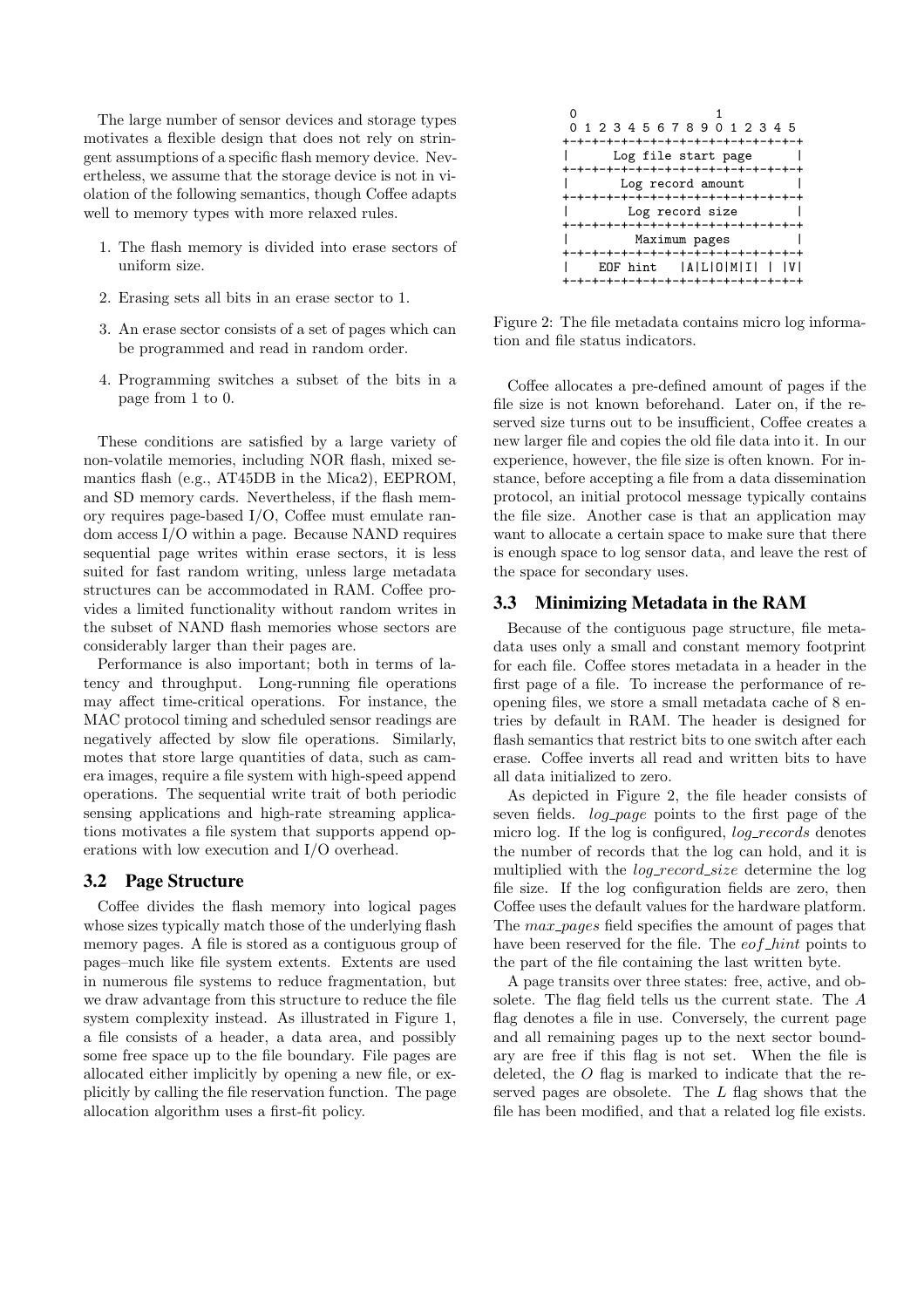The I flag identifies an isolated page. Isolated pages are processed one at a time by all Coffee algorithms, and are treated the same way as obsolete files. To discover garbled headers–typically caused by a system reboot during a header write operation–the  $V$  (valid) flag helps by marking that the header data is complete. Flags have a precedence order in which the valid flag is the most significant, followed by the isolated flag, the obsolete flag, the log flag, and lastly the allocated flag.

## 3.4 Locating Files

Directly after starting the system, Coffee is unaware of where files are located. Once a request is made to open a file, Coffee checks the file cache for its location. The file cache is filled with information from prior successful file search operations. A cache miss implies that we must scan the flash memory sequentially for the file.

As specified in Algorithm 1, Coffee uses a quick skip algorithm to find uncached files. The search algorithm reads one page at a time, but is typically able to skip many pages before reading the next page. If an obsolete file is encountered, the algorithm jumps over the number of pages that have been reserved for it. Otherwise, the algorithm checks whether the file is active and if the file name matches the name of the file being opened. If these conditions are fulfilled, we have found the first page of the file. If not, the reserved pages for the non-matching file are skipped.

Coffee accelerates the search further by skipping all pages of the current sector if a free page is encountered, starting from the page in question. The first fit page allocation algorithm guarantees that if a page is free, then the following pages in that sector are also free.

```
Algorithm 1 File search
Input: name, a null terminated string.
Output: The file's first page if found, -1 otherwise.
  page \leftarrow 0repeat
     hdr \leftarrow \text{read\_header}(page)if page_allocated(hdr)∧¬page_obsolete(hdr) then
       if filename(hdr) = name then
         return page
       else
         page \leftarrow page + \text{max\_pages}(hdr)end if
     else if page_obsolete(hdr) then
       page \leftarrow page + \text{max\_pages}(hdr)else
       page \leftarrow sector_to-page(next\_sector(page))end if
  until page \geq MAX\_PAGEreturn −1
```


Figure 3: A modified Coffee file consists of data stored both in the original file and in a micro log. Writes that do not append data to the original file are added as records in the micro log files.

## 3.5 Determining the File Length

Since the length cannot be stored and updated in the metadata, we determine the length by using a hint of one byte in the file header. As soon as a file is closed, the hint byte is updated if the file length has increased. Each bit in the hint byte represents  $\frac{1}{8}$  of the reserved file size. The least significant bit that is set determines where in the file that the last written byte exists. The indicated area is then scanned sequentially from the back toward the front to find the first byte whose bits are not all ones.

## 3.6 Tunable Micro Logs

Flash semantics require a more complex treatment of partial file overwrites compared to the treatment of file appends. Like most flash file systems, Coffee enables overwrites by logging the changes to files. To enable log optimization and at the same time reduce the complexity of the file system, we introduce a new approach to logging. Coffee creates micro log structures on demand and links them to files. The memory overhead of log structuring is thereby reduced to only two bytes per file descriptor that are used for storing an address to the last record in the log. Log files are created in the same manner as ordinary files, but they are invisible in the directory and inaccessible through the file system programming interface.

As shown in Figure 3, the log file contains an index table that consists of a fixed set of pointers representing each log record. The index key refers to a nonoverlapping range in the file. This range starts at the file offset *pointer*  $\times$  *log\_record\_size* and is as long as the specified record size. When reading from a file, the current file offset determines which index key to search for in the index table. The table is scanned from the last record towards the beginning. If no record is found, the file system concludes that the most recent data for that particular file offset range is located in the original file.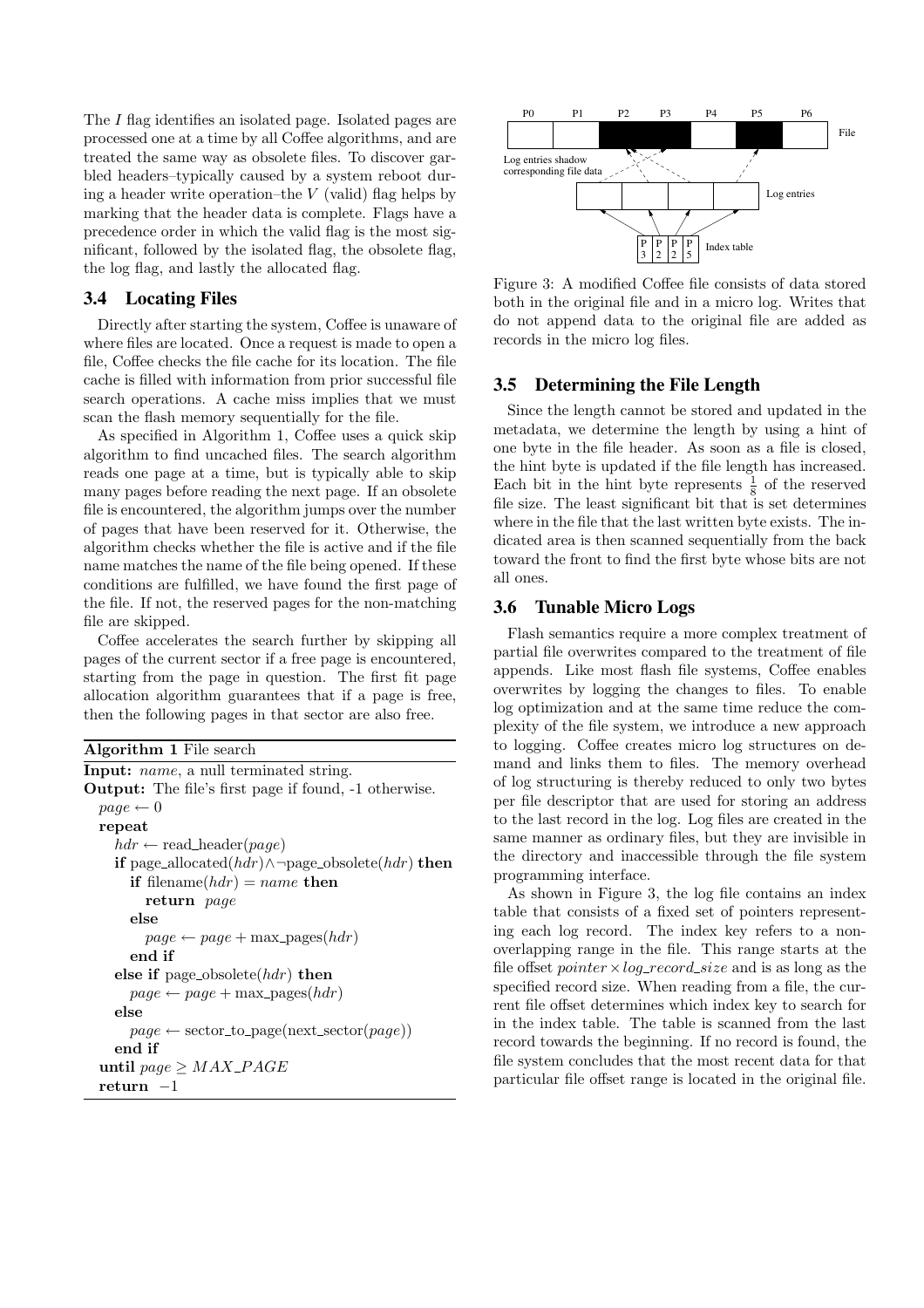We exploit the individual micro log structures of files to introduce an interface for optimizing each micro log. This allows application programmers to set the log record size granularity and log file size according to the expected usage pattern of a specific file. Although this is limited to storage devices that permit variable block sizes for write operations, it reduces the space usage and the I/O time on the flash memories that have this capability. This is typical for NOR flash memories, such as the Tmote Sky's ST M25P80.

A series of file modifications eventually causes the log to fill up. This requires that the log and the original file are merged. Coffee carries out this operation by reading the file in chunks of log record size, and writing them to a new file without a log. Finally, the old file is deleted and thereby available for garbage collection. All file descriptors that pointed to the old file are redirected to the new file.

## 3.7 Garbage Collection

Coffee includes a garbage collector that reclaims obsolete pages when a file reservation request cannot be satisfied. We depict how the garbage collector iterates over all sectors in Algorithm 2. Page statistics are gathered for each sector to decide whether to erase the sector in question. The erase condition requires that the sector contains at least one obsolete page and no active pages. An obsolete file may span over more than one sector, which means that the sector status function must remember where the file ends in order to correctly obtain page states in subsequent sectors. Obsolete files that partly belong to a sector set for erasure and partly to a sector having active files must be split. The remaining pages in such a file become isolated.

Unlike log-structured flash file systems, Coffee erases any sector that satisfies the condition above, instead of just the least recently written sector. Active pages do not need to be copied to the end of the log structure. Furthermore, log-structured file systems must call the garbage collector every time the tail reaches the head, causing potential delays in the middle of file I/O. Coffee triggers the garbage collector only when creating files.

Irregular file creation and deletion patterns can induce a mixture between active and deleted files that makes a number of sectors irreclaimable for a long time. To alleviate this problem, a cleaning process periodically tries to move files from sectors having a majority of obsolete pages to sectors where most pages are free. Thereafter the obsoleted sector will be eligible for erasure. The cleaning process contributes to wear levelling by ensuring that files do not occupy sectors for too long. The cleaning process runs when removing a file, if a specified amount of time has passed since its previous sweep over the flash.

| <b>Algorithm 2</b> Garbage collection                           |
|-----------------------------------------------------------------|
| $sectors_in\_row \leftarrow 0$                                  |
| $longest\_in\_row \leftarrow 0$                                 |
| for all sector $\in$ SECTORS do                                 |
| $s \leftarrow get\_sector\_status(sector)$                      |
| if $ \text{active}(s)  = 0 \land  \text{obsolete}(s)  > 0$ then |
| erase( <i>sector</i> )                                          |
| $sectors_in\_row \leftarrow sectors_in\_row + 1$                |
| if sectors_in_row > longest_row then                            |
| $longest\_row \leftarrow sectors\_in\_row$                      |
| end if                                                          |
| else                                                            |
| sectors in row $\leftarrow 0$                                   |
| end if                                                          |
| end for                                                         |
| return <i>longest_row</i>                                       |

## 3.8 Wear Levelling Policy

Flash memory is prone to wear: every time a page is erased increases the chance of memory corruption. With current flash memories, a flash page is guaranteed to last for about 100,000 erasures. With an expected lifetime of 10 years, memory corruption may occur if pages are erased too often. The purpose of wear levelling is to spread sector erases evenly to minimize the risk of damaging some sectors much earlier than others.

Wear levelling is irrelevant for the main type of storagecentric application that simply logs sensor data. In this case, it is highly unlikely that the number of erase cycles per sectors will come close to the guaranteed amount of the vendor. In a traffic-intensive network, however, where routing nodes use packet queues, wear levelling is important if the flash memory must endure for years.

Coffee achieves automatic wear levelling as part of the garbage collection policy. Coffee delays garbage collection until a space reservation request cannot be fulfilled. Page allocations are thereby rotated over the full flash memory to a high degree, but sectors having old files will be exempted from garbage collection until a background process concatenates old files from different sectors into one file.

## 3.9 Fault Recovery

A sensor network storage system must be resistant to crashes because nodes generally have no memory protection that can isolate malfunctioning software. Malfunctioning software can thus influence the file system negatively if memory pointers are garbled. Moreover, watchdog timers may be enabled to restart a node if an operation does not terminate within a bounded time. Even when restarting during a file operation, the file system should prevent file inconsistencies after the system has been restarted. Furthermore, sensor measure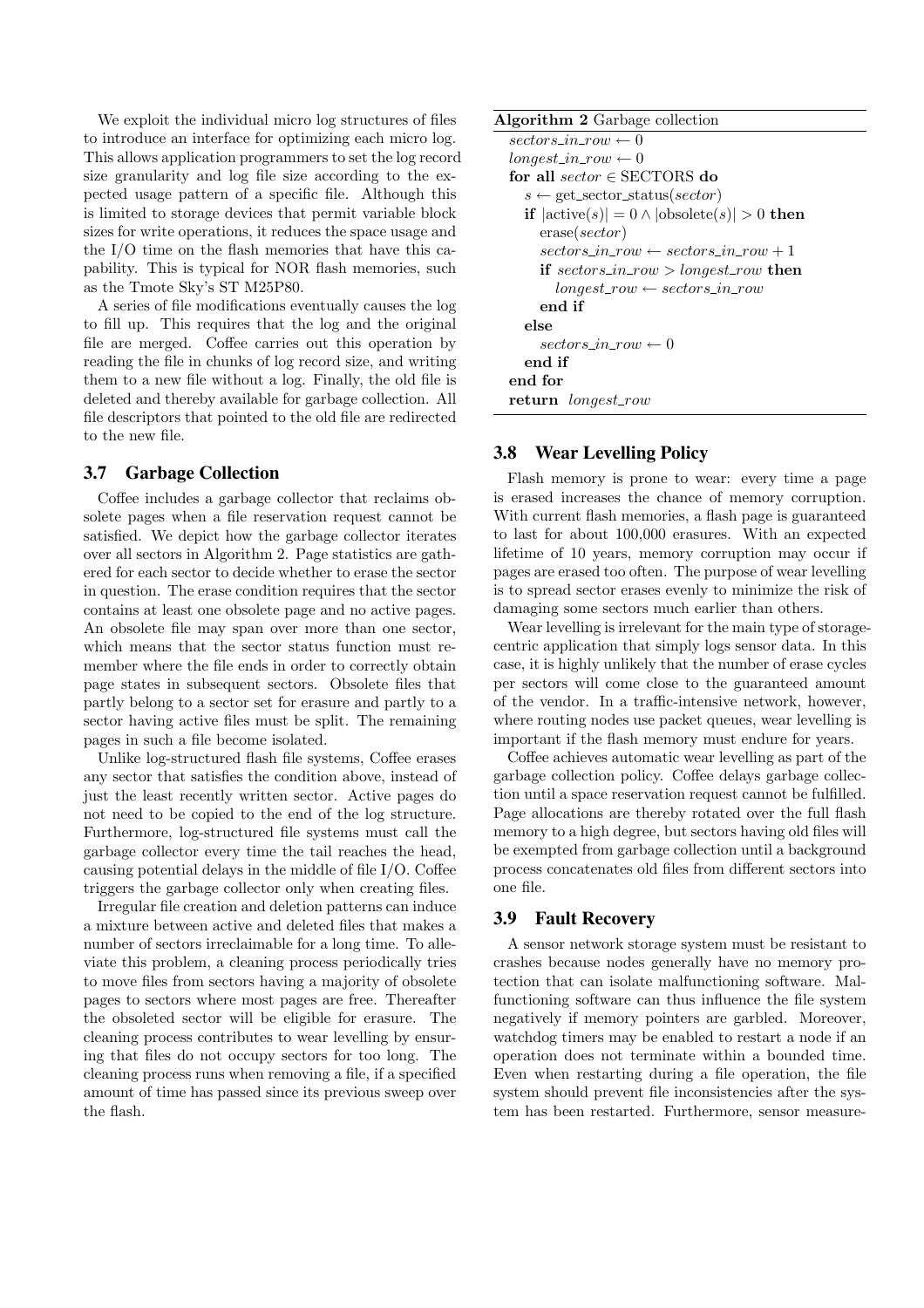ment data that has been collected for a long time must be easily extractable if the system fails.

The fault recovery mechanism in Coffee addresses the concerns above in two ways. First, sequential page allocations simplify file reconstruction since they do not rely on complex file structure that may be partially destroyed. Second, metadata updates are limited to one consecutive area of the flash in a file header, and therefore do not cause erroneous directory structures if they are stopped in the middle of their operation.

One of four different file modification operations can be active during a crash: a header modification, a log index entry addition, a log data addition, or a file append. Each operation is self-contained and sequential within its own designated area in a file. Consequently, a possible crash in the midst of a file operation will only affect the file in question, and the older contents of the file will be recoverable because of the sequential page structures in both original files and micro logs.

#### 4. IMPLEMENTATION

We have implemented Coffee in the Contiki operating system [5] but the implementation is not Contiki-specific and can be ported to other systems and flash devices. The implementation is written in C and consists of approximately 1200 lines of code, including comments. To validate Coffee's portability, we have ported Coffee to an EEPROM device by changing fewer than ten configuration parameters and by changing the device-dependent implementations of the write, read, and erase abstractions used by the file system.

The file system programming interface conforms with the Contiki File System (CFS) API which provides a set of basic file and directory manipulation and access functions. As in the Unix world, files are accessed through file descriptors. Coffee's two most complex functions, garbage collection and log merging, are called implicitly, and the details are hidden from application developers. In addition, we augment the CFS API with two functions: coffee\_reserve, and coffee\_configure\_log. The reserve function allocates space for a file before opening it for the first time. The coffee configure log function offers an optimization opportunity for the micro log file prior to creating it on demand.

Coffee enables directory listings using the cfs\_opendir, cfs readdir, and cfs closedir functions. By iterating over the complete flash memory with cfs\_readdir, which uses Coffee's skip algorithm, we obtain the name and size of each file. To simplify directory storage, the file system hierarchy is flat, but this is generally not a limitation in sensor devices since the number of files is typically small. Nevertheless, Coffee could be extended to support a deep hierarchy by using the conventional method of storing directory data in files.

Table 1: Micro benchmark for the Coffee operations

| Operation            | Avg. time $(ms)$ | Std.dev. |
|----------------------|------------------|----------|
| open (uncached)      | 131.06           | 36.60    |
| modify (initial)     | 51.76            | 24.28    |
| open (cached)        | 26.73            | 0.17     |
| modify (subsequent)  | 9.52             |          |
| read (log)           | 7.32             | 0.51     |
| append               | 7.08             | 0.05     |
| read (original data) | 6.35             |          |
| close                | 0.73             | 0.11     |
| seek                 | 0.61             | 0.17     |

## 5. EXPERIMENTAL EVALUATION

We evaluate Coffee's operations through a series of benchmarks, and also measure its memory footprint and energy consumption. We have chosen a set of metrics that are justified by the needs in various real sensor network application scenarios. As the storage system is node-local, we conduct the experiments on a single Tmote Sky node [22]. The Tmote Sky has an MSP430F1611 processor, 10kb RAM, 48kb internal flash memory, and an ST M25P80 external flash module of 1Mb. The external flash memory is accessed through a 75MHz serial peripheral interface (SPI) bus. The page write operation takes 1.5 ms and the erase operation takes 2 s. Sectors are 64kb large and consist of 256 pages. Although the M25P80 uses the notion of pages, single bytes can be read and written randomly.

## 5.1 Micro Benchmark

To quantify the execution time of each of the main Coffee operations, we have devised a micro benchmark. After running the benchmark 100 times, we calculate the average time and standard deviation of the operations and round all values to two decimals. The read, append, and modify operations use page-sized buffers, and the file size is the default 4kb. As shown in Table 1, the operations can be divided into three groups; search and allocations, read and writes, and processor-based operations.

The most used group of functions is in the middle of the table. Being based on a small amount of I/O operations, they are more deterministic because no expensive search is needed. Instead, a fixed amount of bytes are read from or written to the flash memory at a known location. Hence, only small factors such as intermittent interrupt handling contribute to the variance.

A consequence of Coffee's design is that the search and allocation functions exhibit a significantly longer execution time and standard deviation than the other functions. The relatively high standard deviations of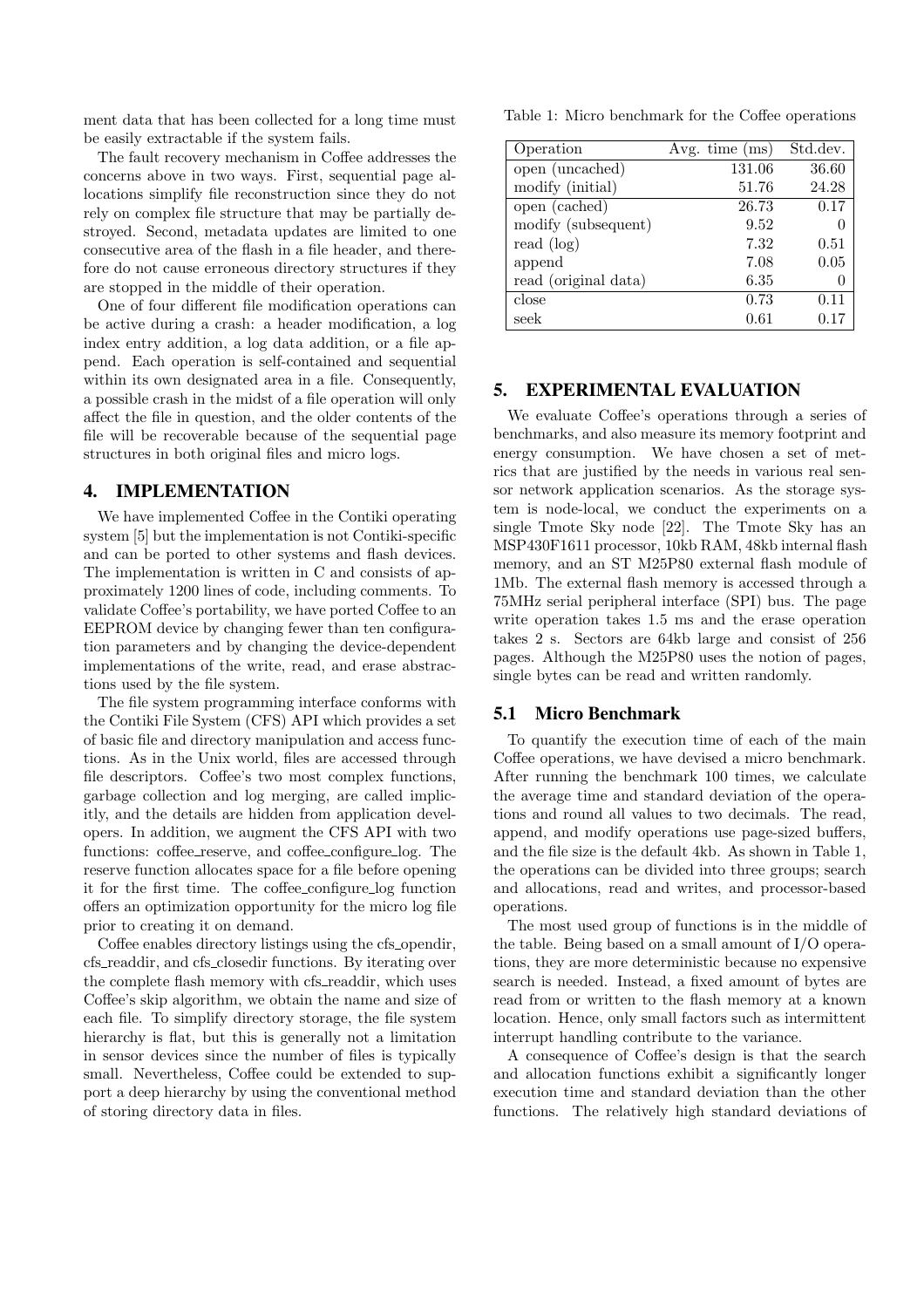

Figure 4: The performance overhead of sequential writes compared to direct flash access is negligible. Small buffers cause a higher processor execution cost per byte. Plotted on a lin-log scale.

these functions stem from the uncertainty of where the files are located in the flash memory. The initial file modification generates a log file allocation which also involves searching for available space. The search algorithm for finding available space is similar to that of finding a file, except for the condition to terminate the search. These two operations are uncommon, however, since the search results are cached.

The third and final group is the functions that are done mostly without touching the flash memory. The seek operation is entirely done in the CPU by doing a boundary check and then setting an offset in a file descriptor structure. The close operation writes a byte to the file metadata if the end of the file has advanced sufficiently to increase the EOF hint value.

#### 5.2 Sequential I/O Performance

We evaluate Coffee's sequential read and write performance by reading and writing files to Coffee and vary the size of the files. The results, as plotted in Figure 4, show that the sequential write performance is 47.1 kb/s and the sequential read performance is 56.9 kb/s. Like log-structured file systems such as ELF [2], Coffee achieves a high sequential throughput. Coffee's sequential write throughput is at most 8% slower than direct flash driver access when using 256 byte chunks. We have verified that the performance is sustained as the files grow.

#### 5.3 Micro Log Optimization

We evaluate and compare the reading and writing performance between the default log configuration and a user-optimized log configuration. The latter leverages the flexibility of Coffee's micro logs to set the log records just large enough to hold individual user data units.





Figure 5: Writing to a user optimized log is faster than to a default log, because the former induces no readmodify overhead and no cross-page writing overhead.



Figure 6: Reading from a user optimized log is slightly faster than from a default log because of elimination of cross-page reading.

Assuming that users access and update data units randomly, we expect that the I/O speed can be accelerated by using a customized log record length.

In our experiments, we construct two files: one with the default log configuration and the other with the optimized log configuration. Each file consists of 10 data units of equal sizes. We loop through both files for 5 times, modifying every data unit for 5 times and verifying each modification with a read. We iterate the test for a range of data unit lengths from 16 bytes to 256 bytes. After measuring the time for each write and each read, we plot the performance of the two log configurations based on the average times.

Figure 5 shows that optimized log records reduce the write times substantially because Coffee simply fills a new record with data. There is no need to carry out a normal read-modify-update sequence since a complete record is overshadowed by the new data. If the write buffer differs in size from the log record, Coffee must read the most recent data from the file to merge the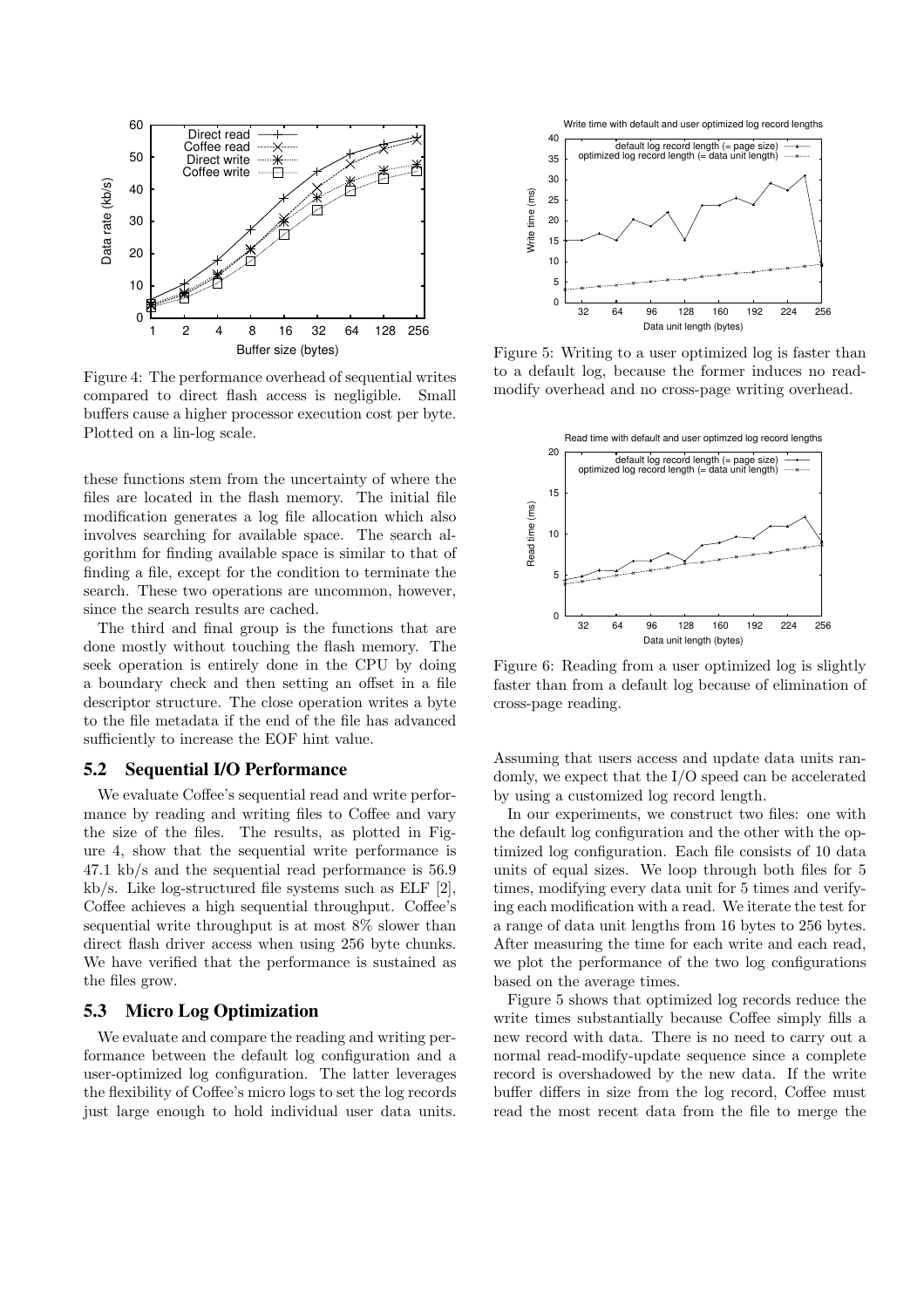contents with the write buffer into a new log record. This explains the sudden fall when the write buffer size finally matches the default log record size.

Figure 6 shows that the read performance of the configured log records and the default log records are comparable. The read log function stops reading from the flash as soon as the read buffer has been filled, which explains why the difference is not as large as when writing. Depending on the starting offset and buffer size, the default log read may break the read over a page and then read the log of the next page. Hence, the default log becomes slightly slower on average and the probability that the read must be broken is proportional to the write size.

#### 5.4 Memory Footprint

Since miniaturization and cost reduction are driving the development of economical and practical sensor networks of scale, memory remains to be a scarce resource. One of the objectives of Coffee is to reduce the memory footprints significantly compared with earlier file systems for flash memories and sensor networks. We measure the memory footprints of temporary operations and static data.

Figure 7 shows the different parts that form Coffee's memory footprint. The file metadata and file descriptors have a constant size, whereas the I/O operations and garbage collection allocate most of their memory on the stack. Reading and writing to the log requires an order of magnitude more memory than other operations use; the log index table is preferably processed in large portions to improve the performance. Log writing also requires that up to a complete log record is copied into a buffer before partly overwriting the data in the buffer and writing the updated record into the log.

We compare the ROM and RAM footprints of Coffee with existing systems in Figure 8. Coffee's ROM footprint is approximately one third of the footprints of Capsule [15] and the Matchbox file system. The static RAM footprint of Coffee is smaller than 200 bytes, which is approximately one fifth of the RAM footprint of Matchbox and one eighth of that of Capsule. Unlike Capsule and Matchbox, Coffee does not need more RAM when the number of files or the sizes of files increase. An open file in Coffee requires only 15 bytes of memory when using a 32-bit file offset type.

A general figure of the ELF memory consumption cannot be determined because it depends on the amount of files in use and their sizes. Furthermore, ELF keeps track of free pages by using a bitmap. The bitmap requires 256 bytes to represent a 512kb flash memory, but it becomes cumbersome with larger flash memories. Coffee puts no data in the RAM for this purpose since free pages are contiguous in every sector.



Figure 7: The total static memory footprint of Coffee is less than 200 bytes and is not affected by the number of files in the file system. The maximum stack memory usage for the most common operations, append and read, is less than 50 bytes each.



Figure 8: The memory footprint of a storage system must be small to leave room for applications, protocols, and other parts of the system. The Coffee code occupies approximately 10% of the total code ROM on a Tmote Sky and uses less than 5% of the RAM.

#### 5.5 Energy Consumption

Although idle listening still dominates the energy consumption profile of most sensor devices, MAC protocols are becoming efficient to the degree that the radio listens less than 1% of the time in an idle network [18]. As storage-centric sensor networks are mostly idle by nature, the energy consumption of the storage system becomes more interesting since its relative share increases.

We look at the energy profiles of file reads and file writes to determine the added energy cost of Coffee. The operations use a file of 1kb, and we vary the chunk size to see how the overhead is amortized over more bytes as the chunk size increases. We quantify the energy consumption by using Contiki's software-based online energy estimation method [6].

The results are in Figure 9. When the chunk size is 1 byte, the overhead in terms of CPU energy is large, but the cost of the flash writes is also large per byte. The reason is that Coffee's processing of the operation is constant in time, regardless of chunk size, whereas the flash energy has a linear relation with the chunk size. When the chunk size increases towards 256 bytes– the flash page size–the overhead is negligible. The case of flash reads is slightly different: the CPU processing energy is larger when the chunk size is small, but the energy savings in flash reads flatten out quickly and be-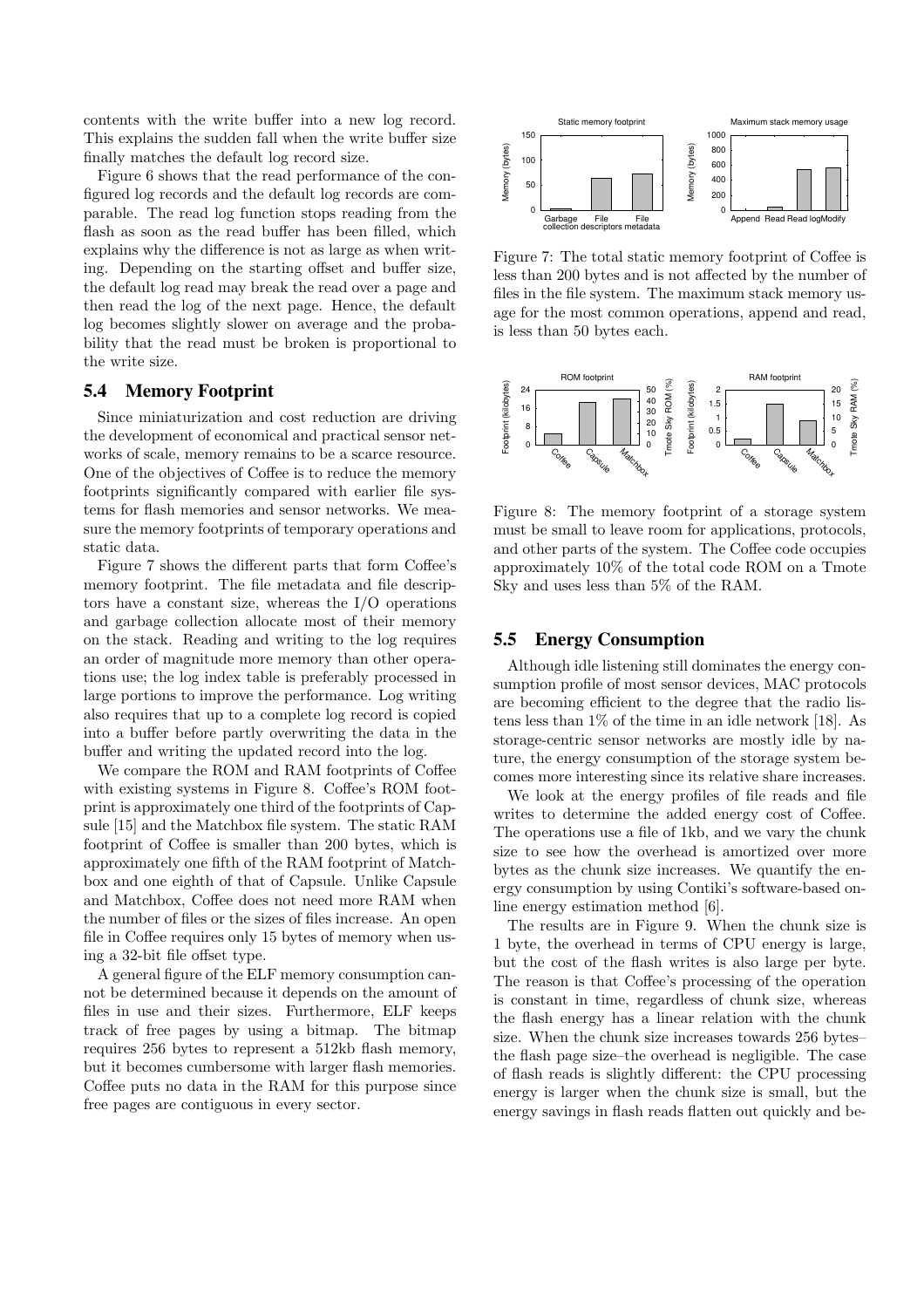

Figure 9: The energy overhead of using Coffee, and initializing the flash for the operations, is amortized as the chunk size increases. The axis use log scales.

come more costly from a 4 byte chunk size. The flash operations require initial setup such as turning off interrupts and transmitting a few bytes that tells the flash where to write or read the data.

#### 6. A NETWORKING PERSPECTIVE

We look at Coffee in a networking perspective to answer the question if flash storage is suitable for components in communication stacks. To our knowledge, we are the first to perform such a study in a sensor network context. Further, this perspective serves as a demonstration that Coffee can be used to implement various services that are desirable in sensor systems. The components that use the file system can be viewed as an application-managed virtual memory, enabling us to use extended data structures that were earlier restricted to a portion of the RAM.

To quantify Coffee's capability and performance for storing and retrieving high-level objects, we have implemented a routing table that stores the route entries in Coffee, as well as a packet queuing module that uses Coffee to store packets. We measure the performance and implementation complexity of our mechanisms and show that the use of configured micro logs results in high performance.

#### 6.1 Storing Routing Tables in Coffee

The trend toward IPv6-enabled sensor networks draws new attention to the problem of storing large data structures for routing and forwarding information. Neighbor discovery cache entries can include an IPv6 address, a link layer address, state information, timers, and possibly also a queued packet. Due to the limited RAM on most sensor devices, the neighbor discovery module typically keeps information about few neighbors. In



Figure 10: The lookup time for a routing entry depends on how many updates have been made to the routing table because updates are stored in the log. The sawtooth pattern is caused by automatic log merges.

IPv6, the limited neighbor table causes neighbor entry replacements and expensive protocol exchanges if a sensor node has a large neighborhood.

The sensor network performance in general may also benefit from having virtually unrestricted routing tables. By implementing the routing table on top of Coffee, we are able to store considerably more routes in it and at the same time free up valuable RAM. Additionally, by having a persistent routing table, the node can quickly resume operations after an eventual restart. When evaluating the Collection Tree Protocol, Fonseca et al. [8] show that the average number of transmissions drops significantly when allowing the sensor nodes to accommodate as many routes as they want.

Our experiment consists of a basic routing table that uses a Coffee file as a storage back-end. The routing table entries are 10 bytes large and consist of a node id, a routing metric, a next hop id, and a timestamp. Routes are added, deleted, modified, or retrieved through our routing API that uses file operations underneath it. The implementation consists of 53 lines of C code and uses 2 bytes of static memory and a maximum of 4 bytes on the stack.

Initially, we insert 1000 routes with random routing metrics. We change the routing metrics of 10 random destinations every second. The routing table file is 1kb, whereas the micro log is 512 bytes large and has 10 byte log records to reflect the routing entry. Coffee automatically merges the log after approximately every 30 route entry updates, since the file header and the index table also require space in the log file.

Figure 10 shows that the route lookup time depends on the number of records in the log and the log size. The send time constitutes both the copying of the buffer to the radio and the actual transmission of the data. The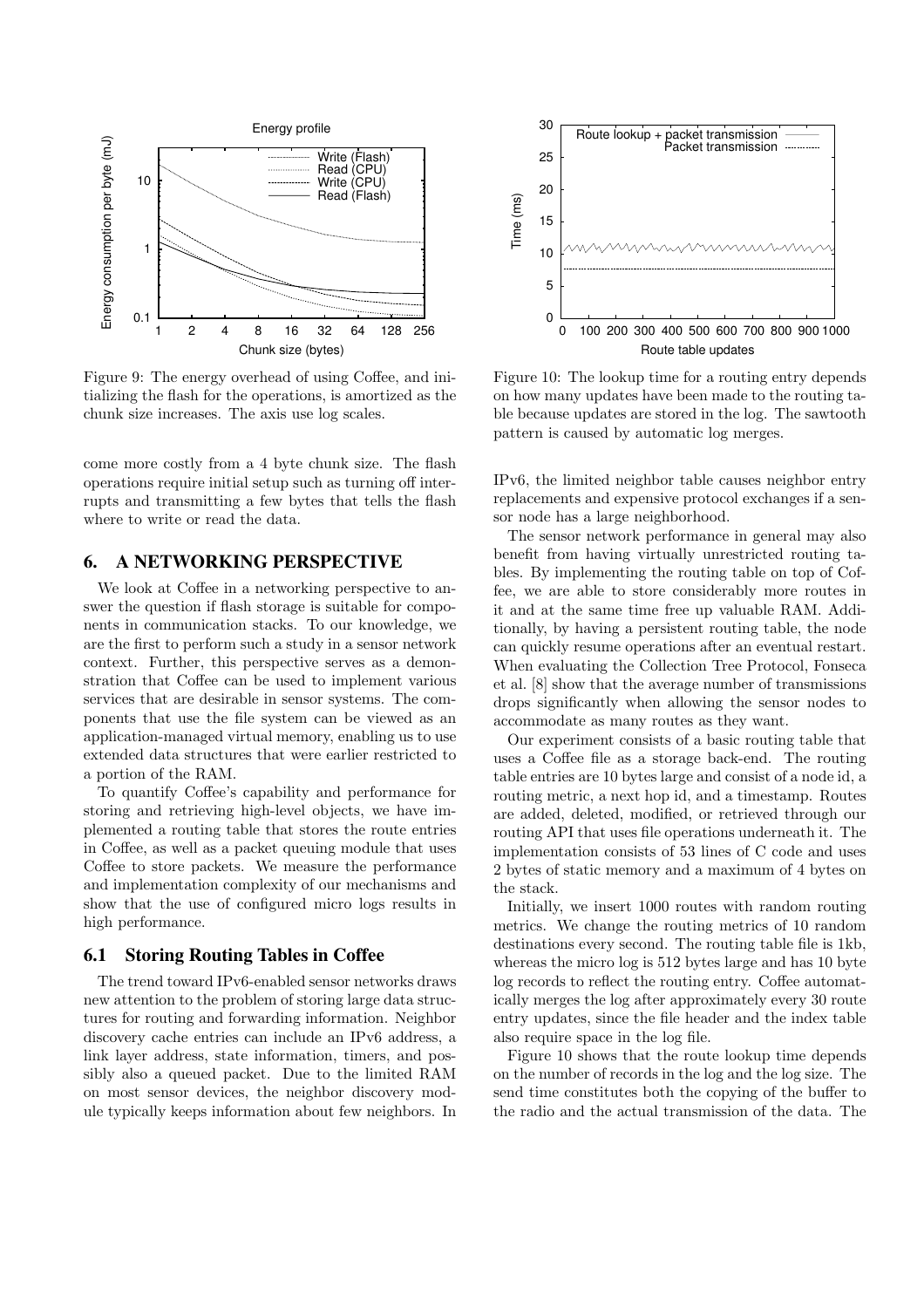

Figure 11: Enqueuing and dequeuing packets is fast: Less than four milliseconds for a 100 byte packet. In comparison, sending a 100-byte packet with the CC2420 radio device of the Tmote Sky takes eight milliseconds.

route lookups in the storage backed table are faster than packet transmission, and the lookup time is independent of the number changes in the routing table.

#### 6.2 Queuing Packets through Coffee

Packet queuing tests Coffee in different way than routing tables: packets must be queued and dequeued quickly to adhere to the timing constraints of MAC protocols. Furthermore, queued packets are likely larger than routing table entries, since packets can be over 100 octets large in Wireless HART and 6LoWPAN [17]. Nevertheless, in comparison with the routing table, the number of entries is typically rather small in our experience. Examples of when packet queuing is used are data aggregation, delay-tolerant data mules, and mobile sensor networks with temporary connectivity loss.

We implement the packet queue by using common file system operations on a single file. The packet queue uses two pointers: one to the next packet in line for removal and one to the end of the queue where packets are added. Both pointers are incremented by the packet size modulo the file size.

The performance of the enqueue and dequeue operations is shown in Figure 11. The execution time increases linearly with the packet size. Both enqueuing and dequeuing is quick when compared with sending one packet over the radio: approximately 66% as fast as sending a packet. We do not expect that the time required for packet enqueuing and dequeuing to affect the system performance significantly, because most sensor network applications are not delay-sensitive. For highthroughput applications, recent work has shown that it is possible to achieve high throughput even with expensive node-local copying operations [21].

## 7. RELATED WORK

There is a considerable body of work on storage systems for flash memories that has influenced us. The ELF file system [2] is the work closest to ours. Like Coffee, ELF provides an extensive feature set including partial file overwrites, directories, and garbage collection. ELF is built on a log structure, which makes it a suitable alternative for random writing to NAND flash memories. Much like the conventional method, a file is represented in RAM as a linked list of small page groups, or nodes. Consequently, ELF allocates more memory as the files grow. ELF alleviates the problem of large memory requirements by using an additional EEPROM to store metadata, but is difficult to port to systems without such an EEPROM. ELF's predecessor in TinyOS, MatchBox, is more limited than ELF and Coffee since it does not support partial file overwrites.

Capsule is another comprehensive storage system providing storage abstractions for stacks, queues, streams, and indices. A simple file system is implemented by using a combination of these abstractions. While providing useful storage abstractions, Capsule requires over 25kb for storing its code when all of its abstractions are linked into the system. Hence, Capsule requires more than half of the code memory of the Tmote Sky.

TFFS [9] is a transactional flash file system designed for memory-constrained embedded systems. It is based on a search structure called pruned version trees. TFFS maps logical sector numbers to real sector numbers in RAM and stores B-tree nodes there as well. TFFS memory footprint matches that of Coffee on smaller non-volatile memories, but uses significantly more RAM on larger non-volatile memories. As sensor devices are increasingly being equipped with SD cards of 1Gb or more, we emphasize that it is important support large storage devices with very limited RAM.

In addition to file systems, various efforts have been directed towards databases and storage abstractions for sensor devices, including FlashDB [20], DALi [24], and MicroHash [27]. Nath and Gibbons propose a new abstraction for flash memory called B-FILE [19]. The B-FILE abstraction has "semi-random" write semantics in NAND flash, without having the large memory overhead of log structures. The design is mainly aimed at large sequential logs of samples and self-expiring items.

In-Page Logging (IPL) [14] is the database design that is in a sense most similar to Coffee's type of log structure. Both Coffee and IPL distinguish original data and log records. IPL divides each erase unit into a large data area and a small log region. Once the log region is full, the data area is merged with the log region into a new erase unit. Coffee, in contrast, can store multiple logs in the same erase unit on demand and adapts more easily to the workload since the log size and log record gran